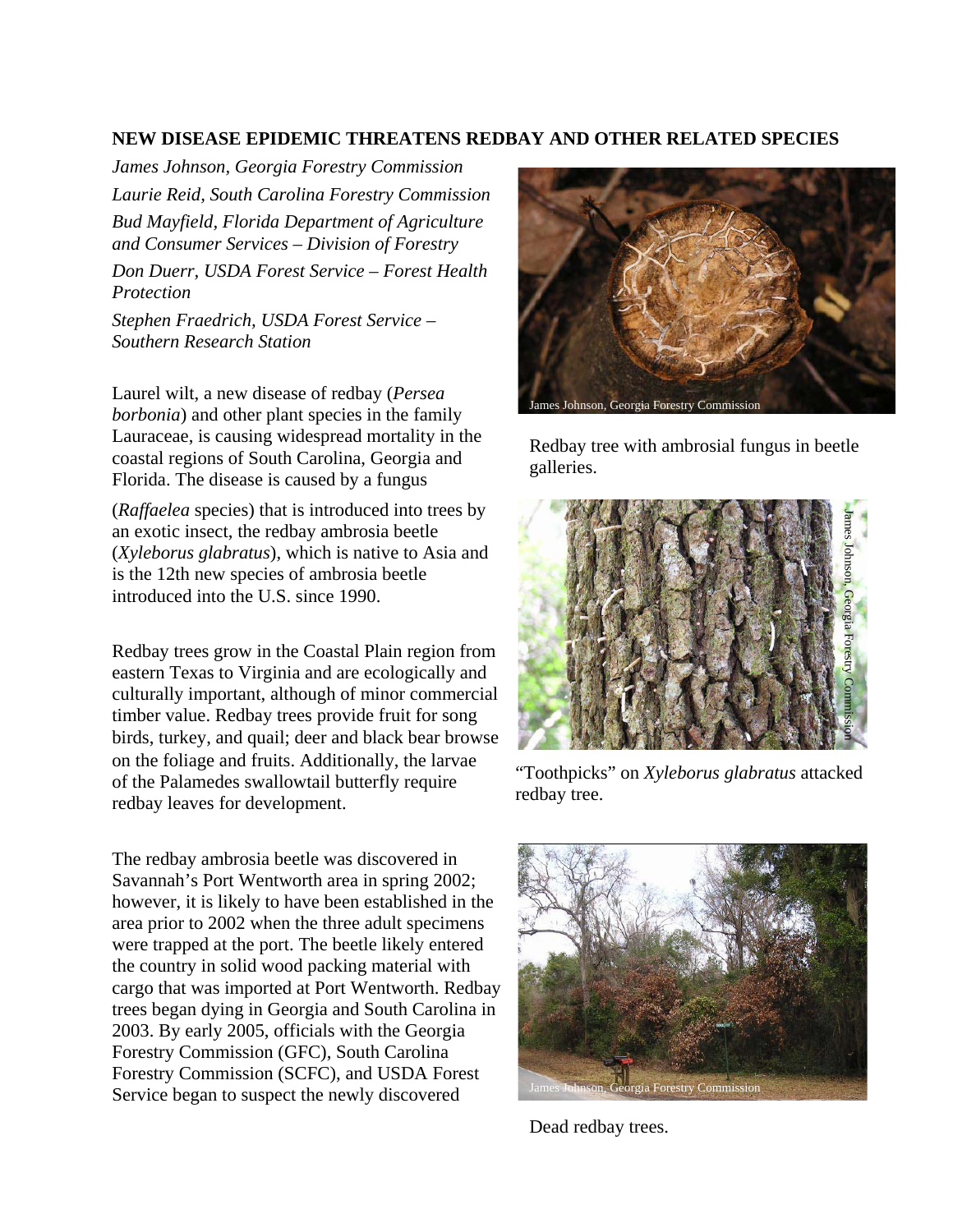ambrosia beetle was associated with this mortality. Subsequent research has found that the mortality is caused by a pathogenic fungus that is carried by the beetle. The fungus is believed to be transmitted to healthy redbay trees when they are attacked by the beetle, resulting in a wilt disease. The disease has also been discovered in individual plants of the federally endangered pondberry (*Lindera melissifolia*), the threatened pondspice (*Litsea aestivalis*), sassafras (*Sassafras albidum*) and avocado (*Persea americana*).

Many native ambrosia beetles (40 plus species) occur in the United States and primarily target stressed or dying trees. In general, ambrosia beetles carry specific fungi that are introduced into the trees as they tunnel into the wood, and are fed upon by the developing insects. In the case of the redbay ambrosia beetle, one of the associated fungi also acts a pathogen as it spreads through the tree's vascular system, causing the tree to wilt and die. This associated fungus is in the same class of fungi as those that cause Dutch elm disease and blue stain in pines.



Redbay Tree with vascular staining due to Laurel Wilt.

All of Georgia's coastal counties now have confirmed laurel wilt and the disease is moving northward in South Carolina, southward in Florida, and inland at an alarming rate. In 2004, those states reported three counties with damage; now the disease has spread to 31 total counties. Officials estimate that natural spread is about 20 miles per year, but movement of infested firewood, wood chips and logs may be a major factor in spreading the disease into new locations not contiguous with main area of infestation. Landowners, loggers, and others are asked to leave dead redbay trees in the woods and not salvage them for logs, chips or firewood. It is likely that long distance spread via wood movement has occurred already, and the public is asked to cooperate with this voluntary request by state and federal agencies.

There are no proven management strategies for preventing the development of laurel wilt disease. Early sanitation of newly infested trees and limiting movement of infested wood may help slow the spread. Field trials evaluating the effectiveness of certain pesticides are being conducted in Florida and Georgia. Formal ground surveys are being conducted by the SCFC and the GFC to develop baseline infestation information. Research is ongoing with the USDA Forest Service – Southern Research Station (Athens, GA and Pineville, LA), Louisiana State University, Iowa State University, University of Florida, and Florida DACS-DOF. Substantial information about this problem will soon be available at: http://www.fs.fed.us/r8/foresthealth/.